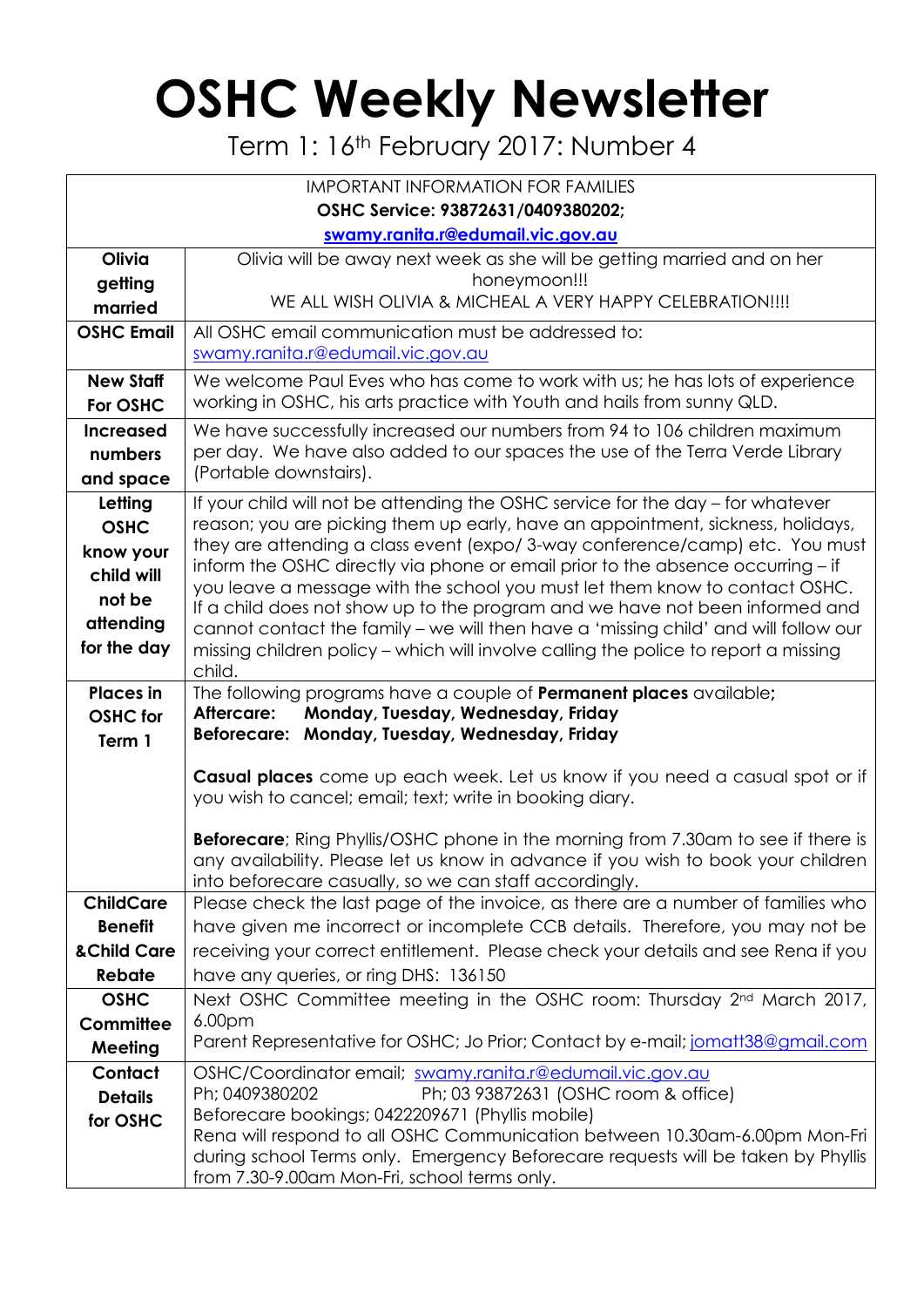## **Weekly Aftercare &Beforecare Program Plan**

## **Framework for School Age Care: Focus Outcomes;**

**1.'Children have a strong sense of identity'**

**2. 'Children are connected with and contribute to their world'**

**3. 'Children have a Strong Sense of Wellbeing'**

**4. 'Children are confident and involved learners'**

**5. 'Children are effective communicators'**

## **AFTERCARE**

| Day   | <b>Date</b>                  | <b>Activity</b> |                                               |  |  |  |
|-------|------------------------------|-----------------|-----------------------------------------------|--|--|--|
|       |                              | Glenda:         | Skipping/Adventure Playground/Master Chef     |  |  |  |
|       |                              | Rusty:          | Badminton in the hall                         |  |  |  |
| Mon   | 20 <sup>th</sup>             | Indiana:        | <b>Table Tennis</b>                           |  |  |  |
|       | February                     | Rowena:         | Craft                                         |  |  |  |
|       |                              | Hayfa:          | Origami Furniture (Children's choice)         |  |  |  |
|       |                              | Paul:           | Stick painting/soccer                         |  |  |  |
| Tues  |                              | Harri:          | <b>Paper Clay Outdoor Scenes</b>              |  |  |  |
|       |                              | Indi:           | Soccer                                        |  |  |  |
|       | 21st                         | Rusty:          | Magic the Gathering                           |  |  |  |
|       | February                     | Rowena:         | Craft                                         |  |  |  |
|       | <b>Phyllis:</b>              |                 | Science Club; Electric dough/insulating dough |  |  |  |
|       |                              | Paul:           | Uncle Sam Group Game                          |  |  |  |
|       |                              | Indiana:        | Wheels (Protective Gear must be worn)         |  |  |  |
|       |                              | Glenda:         | Adventure playground/Master Chef              |  |  |  |
| Wed   | 22 <sub>nd</sub>             | Rusty:          | Soccer                                        |  |  |  |
|       | February                     | Harri:          | Painted Wooden Keyrings                       |  |  |  |
|       |                              | Justine:        | Sunflowers with paper & leaves                |  |  |  |
|       |                              | Paul:           | Pingpong/Hallgames                            |  |  |  |
|       |                              | Indiana:        | <b>Basketball</b>                             |  |  |  |
|       |                              | Harri:          | <b>Twig &amp; Nature Paper Collages</b>       |  |  |  |
|       |                              | Hayfa:          | <b>Outside Games</b>                          |  |  |  |
| Thurs | 23 <sub>rd</sub>             | Glenda:         | Cooking Club: Raspberry Muffins               |  |  |  |
|       | February                     | Meg:            | Patty Pan Flowers                             |  |  |  |
|       |                              | Rusty:          | Tiggy                                         |  |  |  |
|       |                              | Justine:        | Make a Word Find                              |  |  |  |
|       |                              | Rowena:         | <b>Bush Kinder Sessions</b>                   |  |  |  |
| Fri   |                              | Glenda:         | Adventure/Masterchef/Outside Games            |  |  |  |
|       | 24 <sup>th</sup><br>February | Rusty:          | Handball                                      |  |  |  |
|       |                              | <b>Phyllis:</b> | Wheels (Protective Gear must be worn)         |  |  |  |
|       |                              | Indi:           | <b>Indoor Soccer</b>                          |  |  |  |
|       |                              | Paul:           | <b>Blot Painting</b>                          |  |  |  |